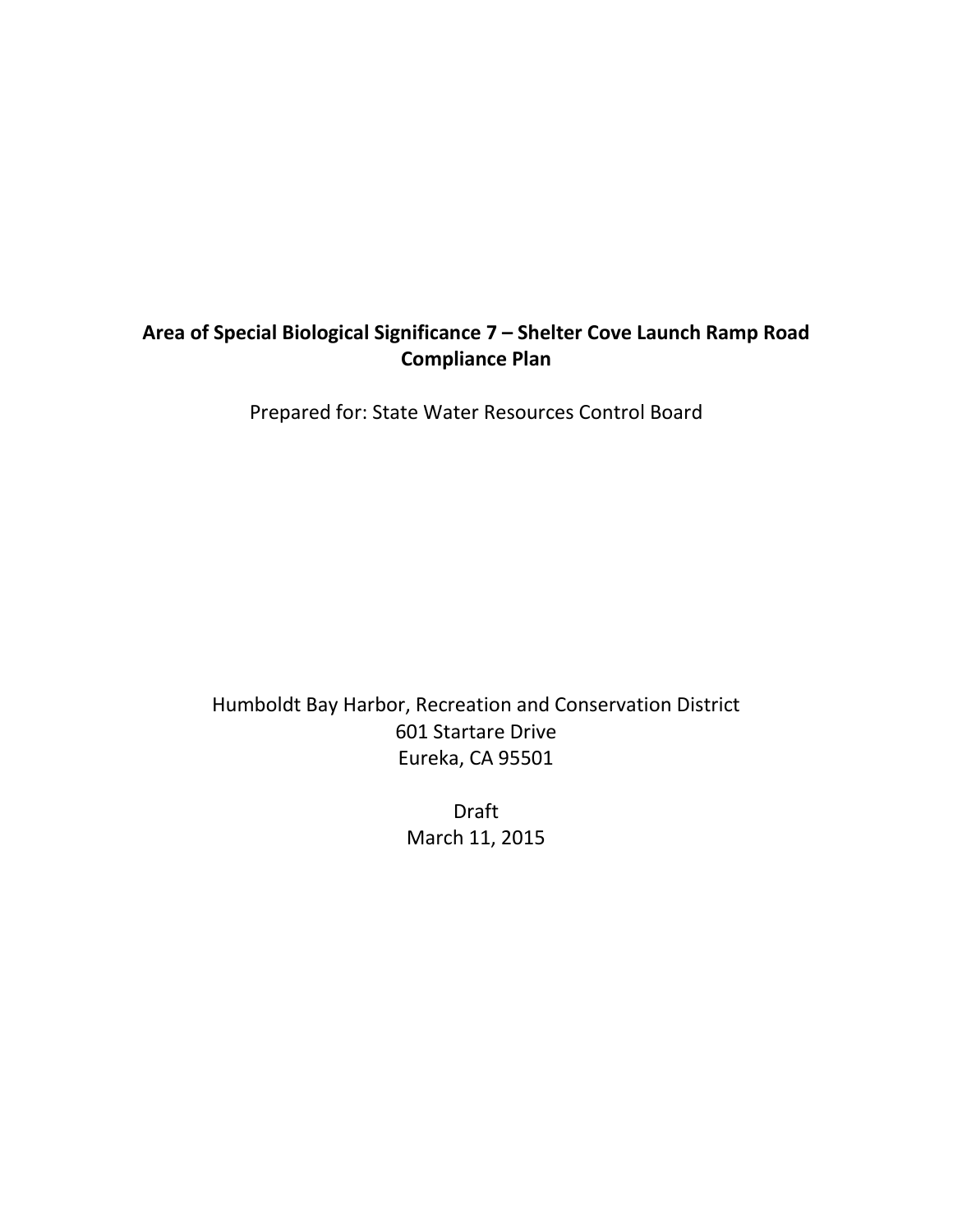## **Background**

Stormwater runoff drains down the inboard side of Launch Ramp Road (Shelter Cove, CA) into the State of California's designated Area of Special Biological Significance (ASBS) 7. The runoff is primarily received from a paved area used for parking and driving motor vehicles (Figure 1). This compliance plan was developed to satisfy requirements of the State Water Board for stormwater discharges into ASBSs. Plan contents are based on the requirements described in State Water Board Resolution No 2012-0012 *Approving Exemptions to the California Ocean Plan for Selected Discharges into Areas of Special Biological Significance*.

The Humboldt Bay Harbor, Recreation and Conservation District (Harbor District) currently maintains certain facilities in Shelter Cove, including Launch Ramp Road and the Shelter Cove Breakwater. Additionally, the District has a CA State Lands Lease at the site. However, the District does not own properties at the site and is not mandated to maintain facilities there, other than through the State Lands lease. Ownership of Launch Ramp Road is uncertain and is being investigated. The road may be owned by the County of Humboldt. In the near future, management of Launch Ramp Road may become the responsibility of the County. In the interim, the Harbor District is conducting actions to maintain compliance with State Water Board Resolution No 2012-0012, but cannot commit to long-term compliance actions.



*Figure 1. The general direction of storm water flow at Launch Ramp Road, Shelter Cove, California.*